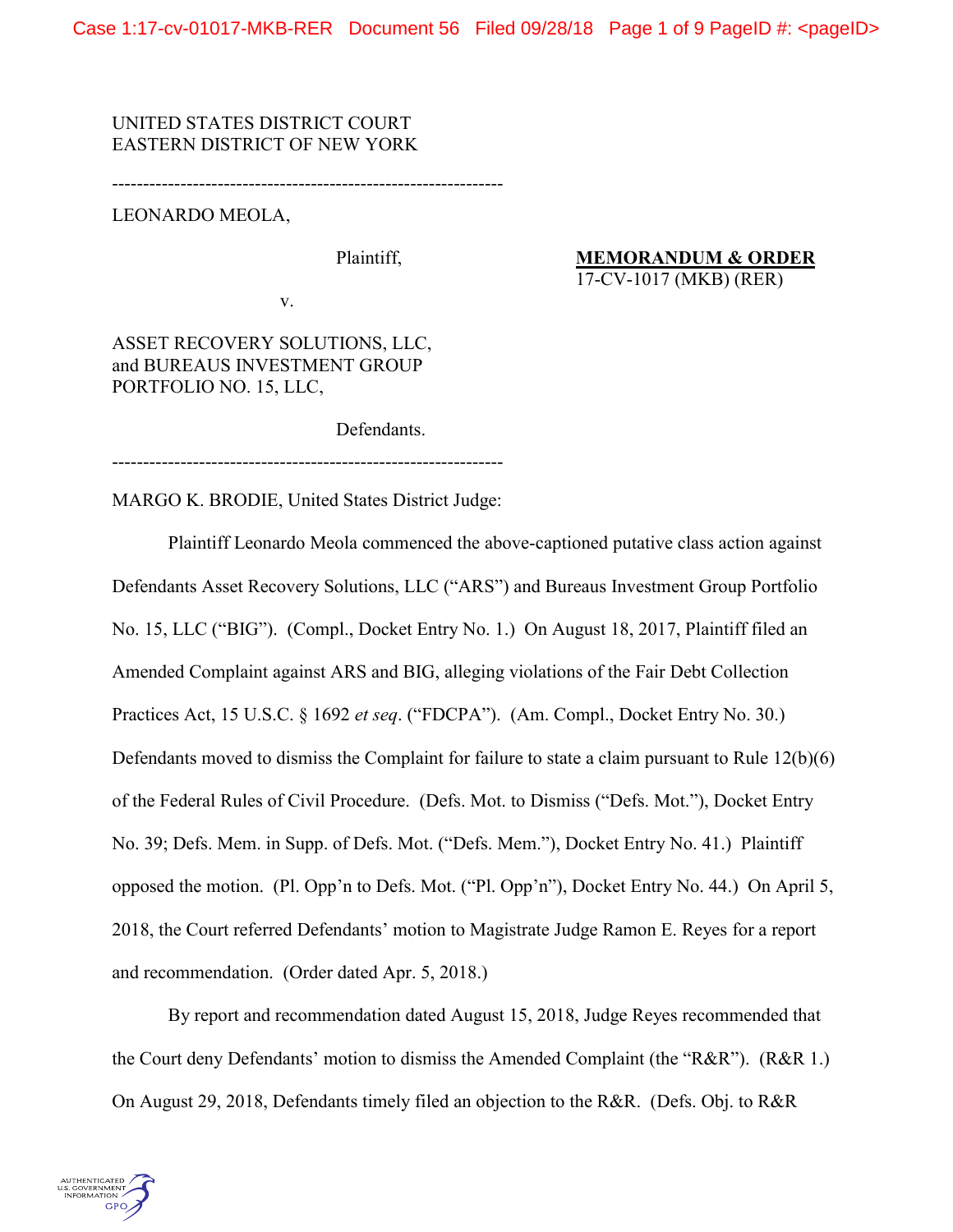("Defs. Obj."), Docket Entry No. 54.) On September 12, 2018, Plaintiff filed a response to

Defendants' objection. (Pl. Resp. to Defs. Obj. ("Pl. Resp."), Docket Entry No. 55.) For the

reasons set forth below, the Court adopts the R&R and denies Defendants' motion to dismiss.

## **I. Background**

 $\overline{a}$ 

## **a. Factual Background**

The Court assumes the truth of the factual allegations in the Complaint for the purposes

of this Memorandum and Order.

On or about November 28, 2016, ARS sent Plaintiff a letter dated November 28, 2016 (the "Letter"), seeking to collect a credit card debt. (Am. Compl. ¶ 32.) BIG authorized ARS to send the Letter. (*Id*.) The top of the Letter stated, in relevant part, the following:

| Original Creditor:                   | Capital One N.A. |
|--------------------------------------|------------------|
| <b>Current Creditor:</b>             | [BIG]            |
| <b>Total Current Balance:</b>        | \$12063.45       |
| Amount Due at Charge Off:            | \$10848.95       |
| Interest Accrued Since Charge Off:   | \$10848.95       |
| Miscellaneous Fees Since Charge Off: | \$1214.50        |
| Total Payments Since Charge Off:     | \$.00            |

(Letter, annexed to Am. Compl. as Ex. A, Docket Entry No.  $30-1$ .)<sup>1</sup> According to Plaintiff, the Letter does not accurately reflect the debt amount because the financial information listed is "inconsistent and  $[does not]$  make sense." (Am Compl.  $[38(a)$ .) Plaintiff contends that "[a] debt that was \$10,848.95 at chargeoff [sic] that has accrued interest of \$10,848.95 and miscellaneous fees of \$1,214.50 cannot possibly have a current balance of \$12,063.45." (*Id.*) In

<sup>&</sup>lt;sup>1</sup> When considering a motion to dismiss, courts generally are "limited to facts stated on the face of the complaint, in documents appended to the complaint or incorporated in the complaint by reference, and to matters of which judicial notice may be taken." *Wilson v. Kellogg Co.*, 628 F. App'x 59, 60 (2d Cir. 2016) (citation omitted); *see also Nicosia v. Amazon.com, Inc.*, 834 F.3d 220, 230–31 (2d Cir. 2016) ("A complaint 'is deemed to include any written instrument attached to it as an exhibit or any statements or documents incorporated in it by reference.'" (citation omitted)).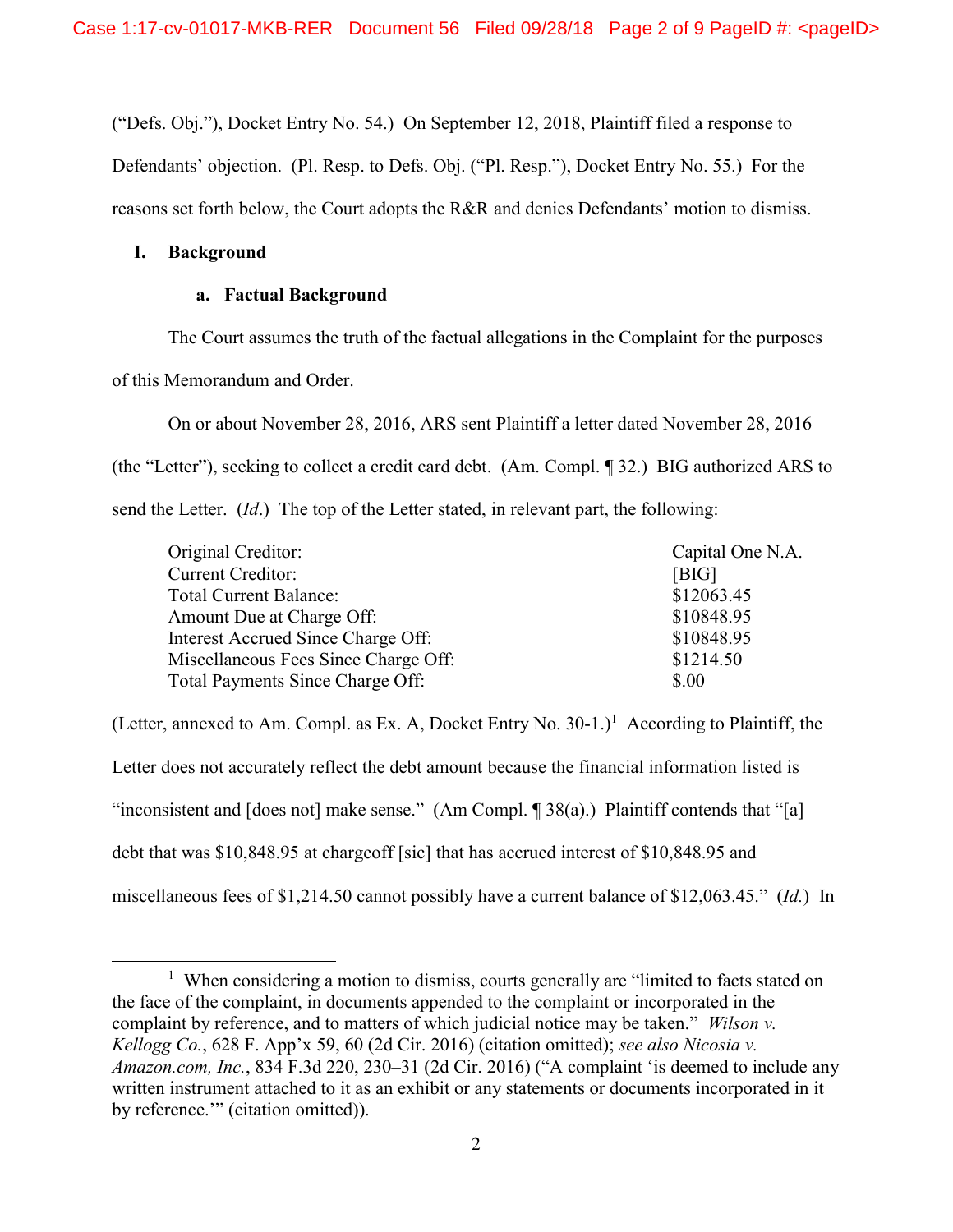addition, the Letter also does not contain a warning that "the debt may increase in the future due to interest." (*Id*. ¶ 38.) Plaintiff alleges that "[BIG] or its affiliate, The Bureaus, Inc." ("TBI"), provided the amounts above to ARS. (*Id*. ¶¶ 38–39.)

#### **b. Procedural background**

Plaintiff commenced this action on February 23, 2017. (Compl., Docket Entry No. 1.) After answering the Complaint, Defendants moved to stay discovery pending the Supreme Court's decision in *Henson v. Santander Consumer USA, Inc.* (Letter Mot. to Stay, Docket Entry No. 22.) Judge Reyes granted the request and stayed discovery through June 30, 2017. (Order dated June 5, 2017.) On July 21, 2017, following the Supreme Court's decision in *Henson*, the Court held a pre-motion conference at which the Court dismissed Plaintiff's Complaint against BIG, but granted Plaintiff thirty days to amend. (Minute Entry and Order dated July 21, 2017.)

On August 18, 2017, Plaintiff filed an Amended Complaint. (Am. Compl.) Defendants subsequently moved to dismiss the Amended Complaint and Judge Reyes stayed discovery until resolution of the motion. (Order dated Oct. 18, 2017.) On December 28, 2017, Plaintiff requested a pre-motion conference seeking leave to file additional legal authority in support of his opposition to Defendants' motion. (Letter Motion for Pre-Motion Conference, Docket Entry No. 46.) The Court permitted the parties to submit supplemental briefing. (Order dated Dec. 29, 2017.) Judge Reyes subsequently allowed the parties to submit additional legal authority. (Order dated May 10, 2018.)

## **c. Judge Reyes' recommendation**

Judge Reyes recommended that the Court deny Defendants' motion to dismiss Plaintiff's FDCPA claim, finding that the Amended Complaint sufficiently pleads violations by ARS and a claim of vicarious liability against BIG. (R&R 5, 9.) Judge Reyes found that Plaintiff

3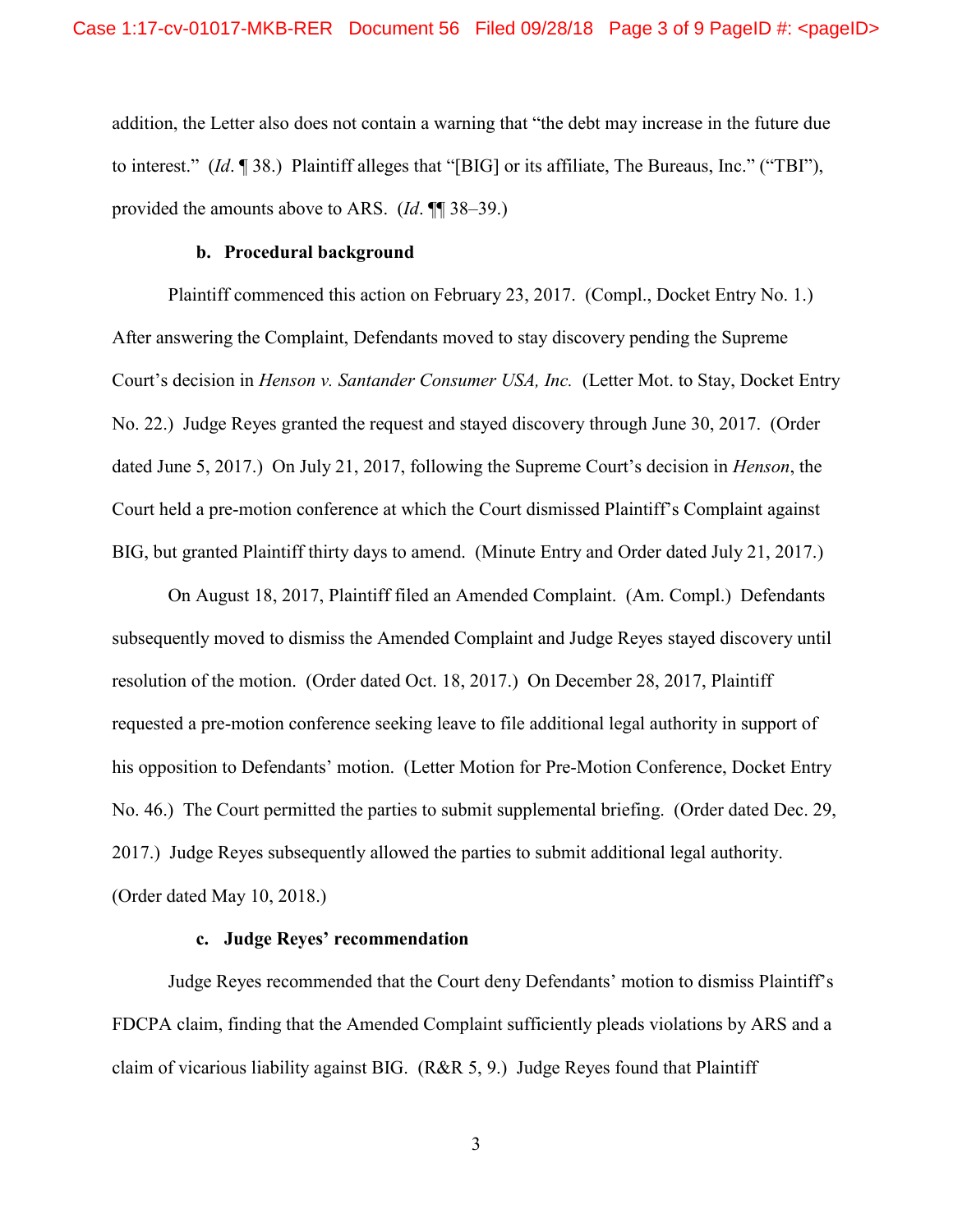sufficiently alleges that the Letter violated the FDCPA because "the least sophisticated consumer would be unable to deduce the actual amount of the debt as of the date of the letter," and "would not know whether interest or fees on the debt would continue to accrue in the future." (R&R 4.) Judge Reyes also found that Plaintiff sufficiently alleges a claim of vicarious liability against BIG because it is "a debt collector for purposes of the FDCPA," (R&R 8), and is "engaged in a principal-agent relationship with ARS to collect debts on BIG's behalf, and that ARS was acting within the scope of the authority granted to it by BIG," (R&R 9).

#### **II. Discussion**

### **d. Standards of review**

### **i. Report and recommendation**

A district court reviewing a magistrate judge's recommended ruling "may accept, reject, or modify, in whole or in part, the findings or recommendations made by the magistrate judge." 28 U.S.C.  $\S 636(b)(1)(C)$ . When a party submits a timely objection to a report and recommendation, the district court reviews *de novo* the parts to which the party objected. *Id.*; *see also United States v. Romano*, 794 F.3d 317, 340 (2d Cir. 2015). The district court may adopt those portions of the recommended ruling to which no timely objections have been made, provided no clear error is apparent from the face of the record. *John Hancock Life Ins. Co. v. Neuman*, No. 15-CV-1358, 2015 WL 7459920, at \*1 (E.D.N.Y. Nov. 24, 2015). The clear error standard also applies when a party makes only conclusory or general objections. *Benitez v. Parmer*, 654 F. App'x 502, 503–04 (2d Cir. 2016) (holding "general objection[s] [to be] insufficient to obtain *de novo* review by [a] district court" (citations omitted)); *see* Fed. R. Civ. P. 72(b)(2) ("[A] party may serve and file *specific* written objections to the [magistrate judge's] proposed findings and recommendations." (emphasis added)); *see also Colvin v. Berryhill*, 734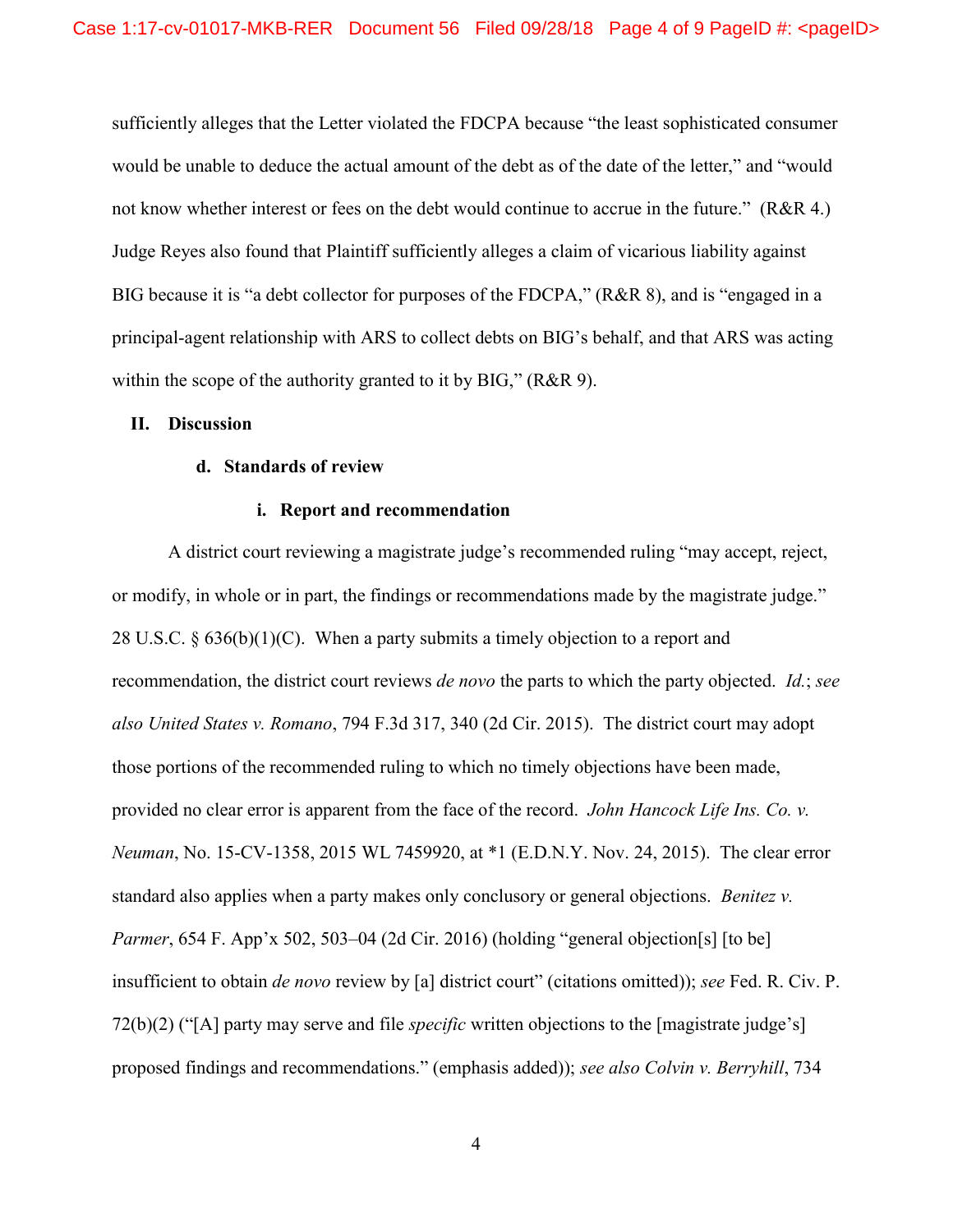F. App'x 756, 758 (2d Cir. 2018) ("Merely referring the court to previously filed papers or arguments does not constitute an adequate objection under . . . Fed. R. Civ. P. 72(b)." (quoting *Mario v. P & C Food Mkts., Inc.*, 313 F.3d 758, 766 (2d Cir. 2002))).

#### **ii. Motion to dismiss**

In reviewing a motion to dismiss under Rule 12(b)(6) of the Federal Rules of Civil Procedure, a court must construe the complaint liberally, "accepting all factual allegations in the complaint as true and drawing all reasonable inferences in the plaintiff's favor." *Kim v. Kimm*, 884 F.3d 98, 103 (2d Cir. 2018) (quoting *Chambers v. Time Warner Inc.*, 282 F.3d 147, 152 (2d Cir. 2002)); *see also Tsirelman v. Daines*, 794 F.3d 310, 313 (2d Cir. 2015) (quoting *Jaghory v. N.Y. State Dep't of Educ.*, 131 F.3d 326, 329 (2d Cir. 1997)). A complaint must plead "enough facts to state a claim to relief that is plausible on its face." *Bell Atl. Corp. v. Twombly*, 550 U.S. 544, 570 (2007). A claim is plausible "when the plaintiff pleads factual content that allows the court to draw the reasonable inference that the defendant is liable for the misconduct alleged." *Matson v. Bd. of Educ.*, 631 F.3d 57, 63 (2d Cir. 2011) (quoting *Ashcroft v. Iqbal*, 556 U.S. 662, 678 (2009)); *see also Pension Ben. Guar. Corp. ex rel. St. Vincent Catholic Med. Ctrs. Ret. Plan v. Morgan Stanley Inv. Mgmt. Inc.*, 712 F.3d 705, 717–18 (2d Cir. 2013). Although all allegations contained in the complaint are assumed true, this principle is "inapplicable to legal conclusions." *Iqbal*, 556 U.S. at 678.

#### **b. Unopposed recommendations**

No party objected to Judge Reyes' recommendation that the Court deny Defendants' motion to dismiss the claim against ARS. The Court has reviewed the unopposed portion of the R&R and, finding no clear error, the Court adopts this recommendation pursuant to 28 U.S.C. § 636(b)(1). Accordingly, the Court denies Defendants' motion to dismiss the Amended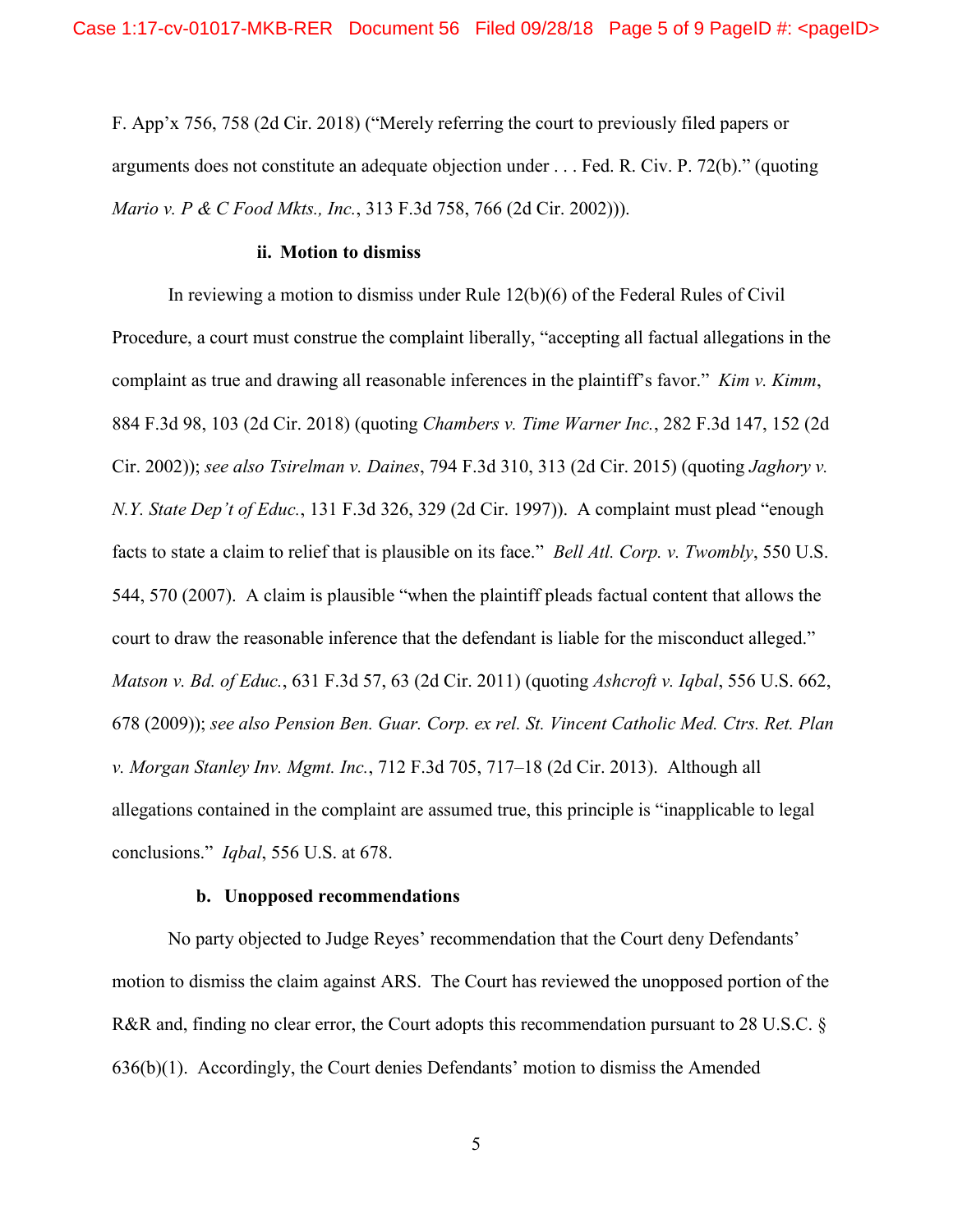Complaint against ARS.

 $\overline{a}$ 

## **c. Defendant's objections to the R&R**

Defendants object to Judge Reyes' recommendation that the Court deny the motion to dismiss the claim against BIG. Defendants argue that Judge Reyes erred by failing to take judicial notice of "the fact that [TBI] is BIG's master servicer and that as such, an agency relationship exists between TBI and [BIG] and not between ARS and [BIG]." (Defs. Obj. 1) Had Judge Reyes taken judicial notice of the relationship between TBI and BIG, Defendants argue that Plaintiff's claim against BIG under a theory of vicarious liability would fail.<sup>2</sup> (*Id.* at  $2-3.$ )

# **d. The Court declines to take judicial notice of the relationship between TBI and BIG**

Defendants urge the Court to take judicial notice of an alleged fact found by the court in *Zambrana v. Pressler & Pressler, LLP*, No. 16-CV-2907, 2016 WL 7046820, at \*6 (S.D.N.Y. Dec. 2, 2016), that TBI is BIG's master servicer. (Defs. Obj. 1–2.) Defendants contend that the court in *Zambrana* found that "TBI is the master servicer of [BIG]." (*Id*. at 1.) Defendants urge the Court to take judicial notice of this finding and therefore conclude that TBI, not BIG, is potentially vicariously liable for acts committed by ARS, because TBI is BIG's master servicer. (*Id*. at 3.) Plaintiff argues that it would be improper and prejudicial for the Court to take judicial notice of the findings of an unrelated case. (Pl. Resp. 2.)

The court may take judicial notice of "a fact that is not subject to reasonable dispute

 $2$  Defendants' objection is limited solely to the argument concerning the relationship between TBI and BIG. Accordingly, the Court conducts a *de novo* review only as to Judge Reyes' decision not to take judicial notice of the purported relationship between TBI and BIG. The Court has reviewed for clear error the other rulings made by Judge Reyes as to BIG's vicarious liability and has found none.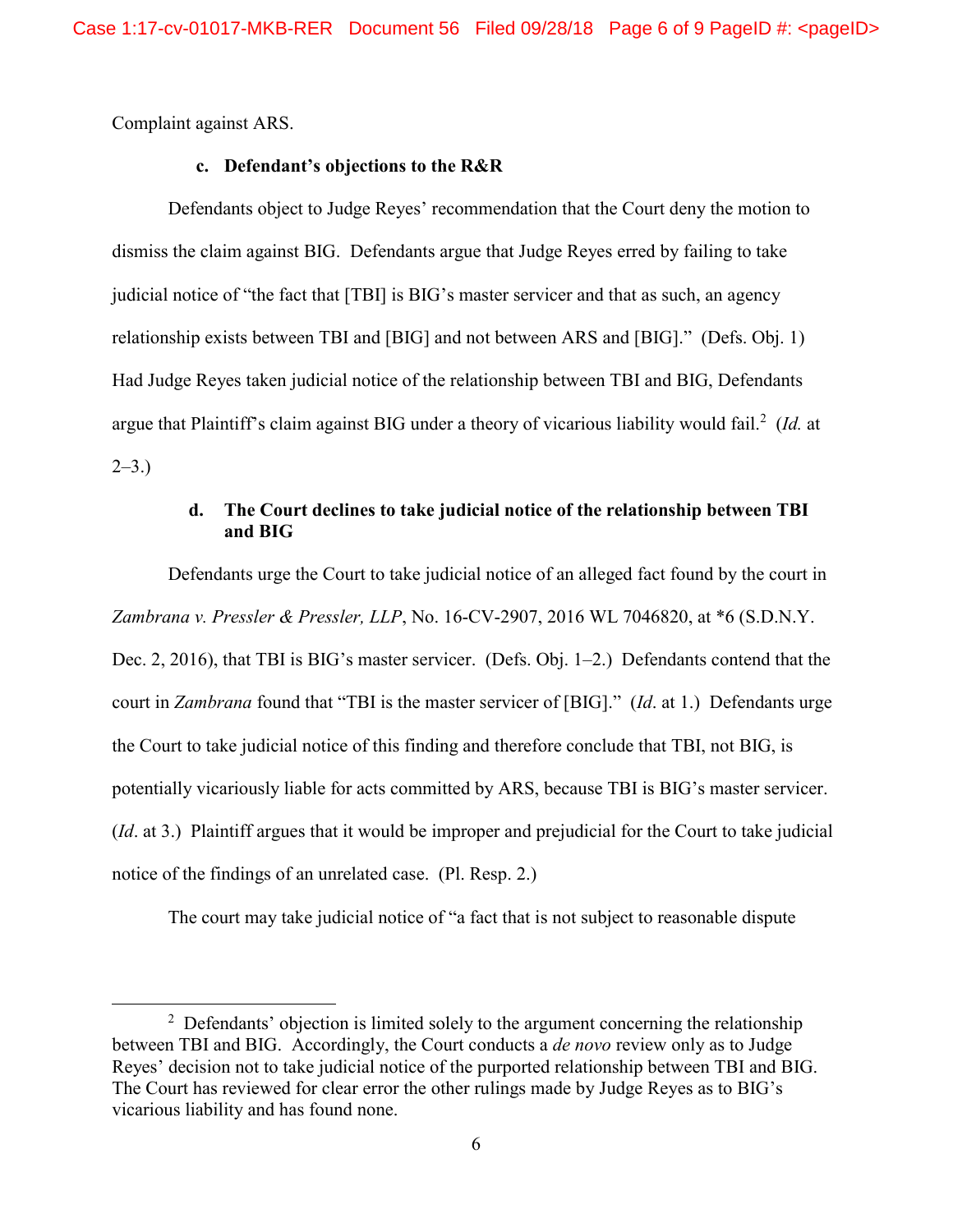because it . . . can be accurately and readily determined from sources whose accuracy cannot reasonably be questioned," or commonly known within the district court's jurisdiction. Fed. R. Evid. 201; *Int'l Star Class Yacht Racing Ass'n v. Tommy Hilfiger U.S.A., Inc.*, 146 F.3d 66, 70– 71 (2d Cir. 1998) ("The Federal Rules of Evidence provide that courts may only take judicial notice of facts . . . that are not subject to reasonable dispute . . . . [and] caution must be used in determining that a fact is beyond controversy under Rule 201(b)" (citing Fed. R. Evid. 201)). Examples of judicially noticeable sources include, *inter alia*, court opinions and public filings by and with federal agencies. *Bristol v. Nassau Cty.*, 685 F. App'x 26, 28 (2d Cir. 2017) (decisions in related state criminal proceedings); *Glob. Network Commc'ns, Inc. v. City of New York*, 458 F.3d 150, 157 (2d Cir. 2006) (testimony); *Int'l Star Class Yacht Racing Ass'n*, 146 F.3d at 70– 71 (court opinions); *Kramer v .Time Warner Inc.*, 937 F.2d 767,774 (2d Cir. 1991) (filings with the Securities and Exchange Commission).

If the court takes judicial notice of a document, it does so for its existence, "but not for the truth of the matters asserted." *Roth v. Jennings*, 489 F.3d 499, 509 (2d Cir. 2007); *Glob. Network Commc'ns, Inc.*, 458 F.3d at 157 ("[A]lthough . . . [the] testimony may be public record[] of which a court may take judicial notice, 'it may do so . . . only to establish the existence of the opinion, not for the truth of the facts asserted in the opinion." (quoting *Kramer*, 937 F.2d at 774)). Thus, factual findings in other court proceedings are generally not subject to judicial notice. *See Int'l Star Class Yacht Racing Ass'n*, 146 F.3d at 70– 71 (declining to judicially notice a court opinion for establishing "prevailing trademark search practice" because "[f]acts adjudicated in a prior case do not meet either test of indisputability contained in Rule 201(b): they are not usually common knowledge, nor are they derived from an unimpeachable source"); *Cabrera v. Schafer*, 178 F. Supp. 3d 69, 74 (E.D.N.Y. 2016) (denying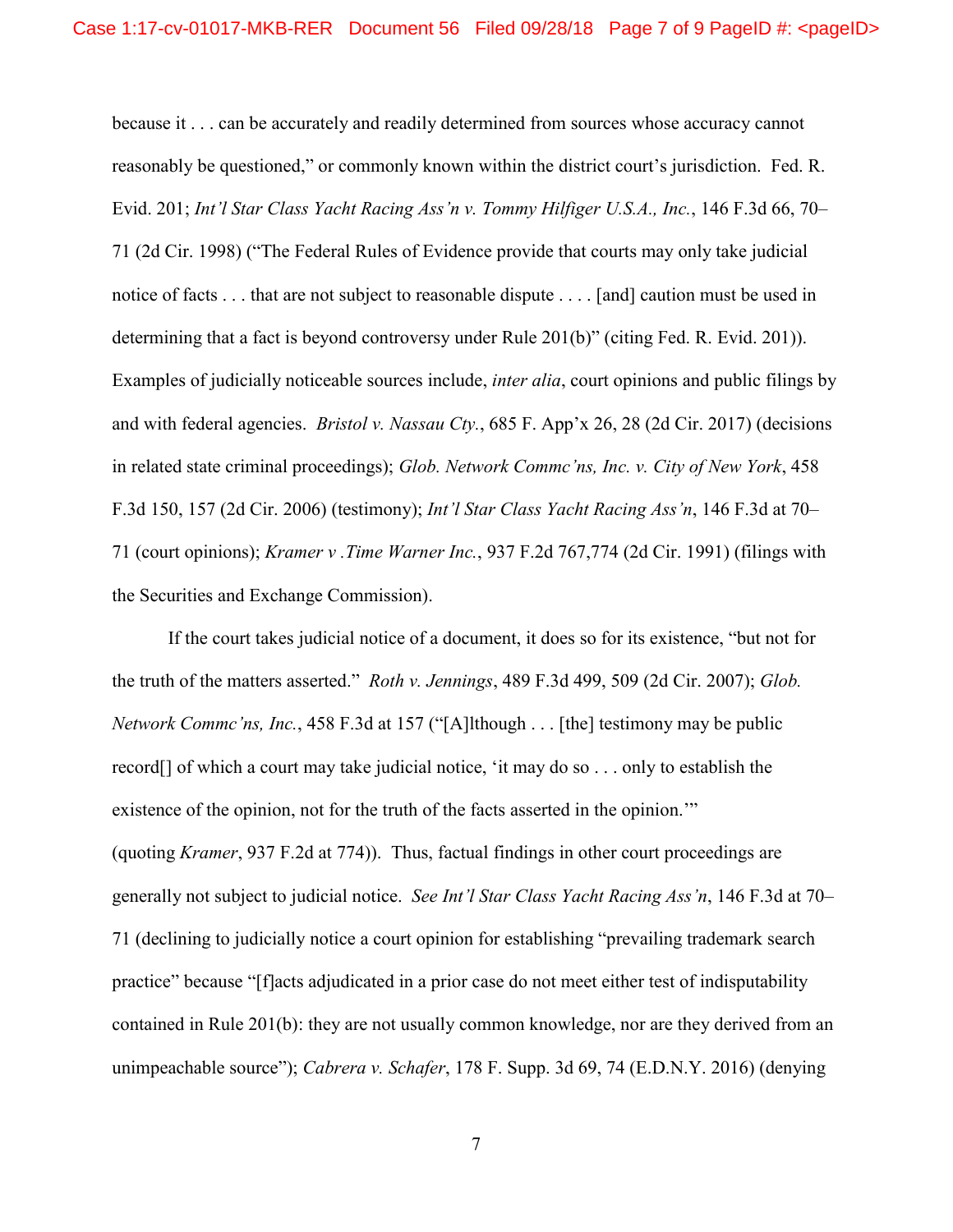the defendant's request to judicially notice selected quotes from another court's decision because doing so would prejudice plaintiff and judicial notice is limited to the existence of the documents and not the truth therein); *Jones v. Rivera*, No. 13-CV-1042, 2015 WL 8362766, at \*2–3 (S.D.N.Y. Dec. 7, 2015) (a fact to be judicially noticed must meet Rule 201's "indisputability" criterion); *Ujvari v. United States*, 212 F. Supp. 223, 228 (S.D.N.Y. 1963) (refusing to take judicial notice of exchange rates found in previous Tax Court cases because the court must independently determine questions of fact in case before it).

The Court declines to take judicial notice of the factual findings made in *Zambrana*  because "[f]acts adjudicated in a prior case do not meet either test of indisputability contained in Rule 201(b): they are not usually common knowledge, nor are they derived from an unimpeachable source." *Int'l Star Class Yacht Racing Ass'n*, 146 F.3d at 70–71; *Cabrera*, 178 F. Supp. 3d at 74. The "fact" Defendants point to in *Zambrana* is a quote from the plaintiff's amended complaint, which states "[l]ikewise, [the p]laintiff is suing the [TBI] as an agent of [BIG] . . . because [TBI] 'is the master servicer for [BIG]' and 'maintains all electronic and paper business records for . . . [BIG].'" *Zambrana*, 2016 WL 7046820, at \*6 (quoting the plaintiff's amended complaint). The court in *Zambrana* relied on the plaintiff's allegations in the amended complaint for the purpose of finding that TBI could enforce an arbitration provision "as an agent of assignee[] [BIG] . . . ." *Id.* Neither the plaintiff's mere allegation in *Zambrana*, nor the court's reliance on that allegation, meet the requirements of Rule 201, which is limited to facts that are either well-known or readily verifiable, and the sources of which cannot be reasonably questioned. Fed. R. Evid. 201. Plaintiff disputes that no principal-agent relationship exists between ARS and BIG. *See Boca Raton Firefighters & Police Pension Fund v. Bahash*, 506 F. App'x 32, 37 (2d Cir. 2012) (refusing to take judicial notice of materials

8